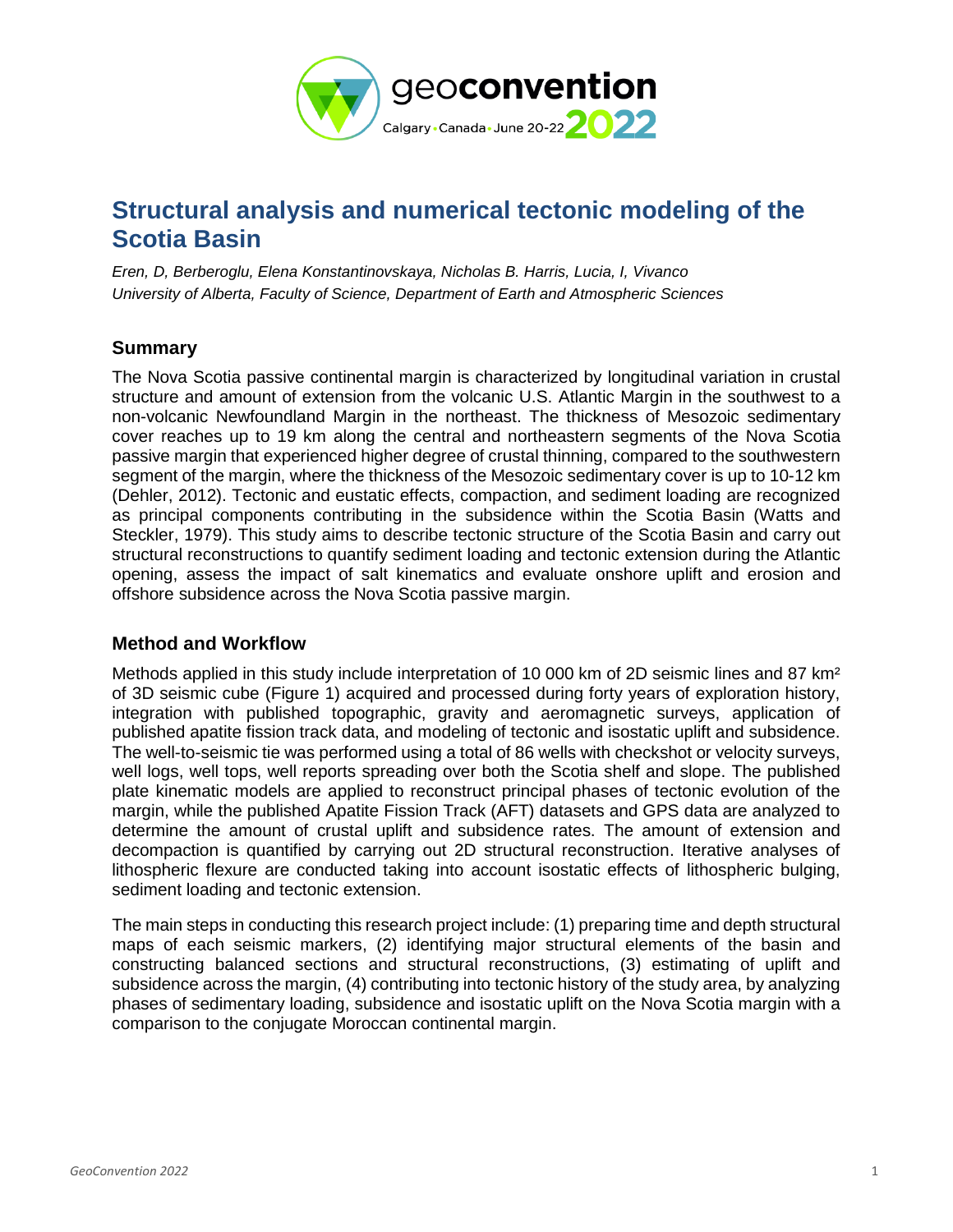



Figure 1. Well data and seismic data coverage shown against the background of the presentday topography of the Scotia Basin

# **Results**

Several sets of faults delineate the tectonic structure of the Scotia Basin (Figs. 2-3), including faults: (1) below the top J200 in the Triassic – Lower Jurassic strata, (2) above the autochthonous salt in Middle-Upper Jurassic beds, and (3) above the allochthonous salt in the Cretaceous and Tertiary deposits. The amount of extension and associated faulting and salt kinematics vary across the Nova Scotia margin. The southwestern segment of the margin (Fig. 2) is less faulted than the northeastern one (Fig. 3). Three main structural domains are recognized along the margin from the Salt Diapir Province in the southwest to the Salt Canopy Province in the central segment (Fig. 2) to the Banquereau detachment wedge zone (Fig. 3) in the northeast (Deptuck, and Kendell, 2017).

The deep-seated NE-SW-striking syn-rift faults are interpreted below the top of the J200 post-rift base horizon and generally cannot be traced into the overlying autochthonous salt deposits or Middle (183-163) and Late Jurassic J163 horizons (Figs. 2-3). The geometry of the syn-rift faults varies across the Nova Scotia margin. The faults are planar below the shelf and continental slope,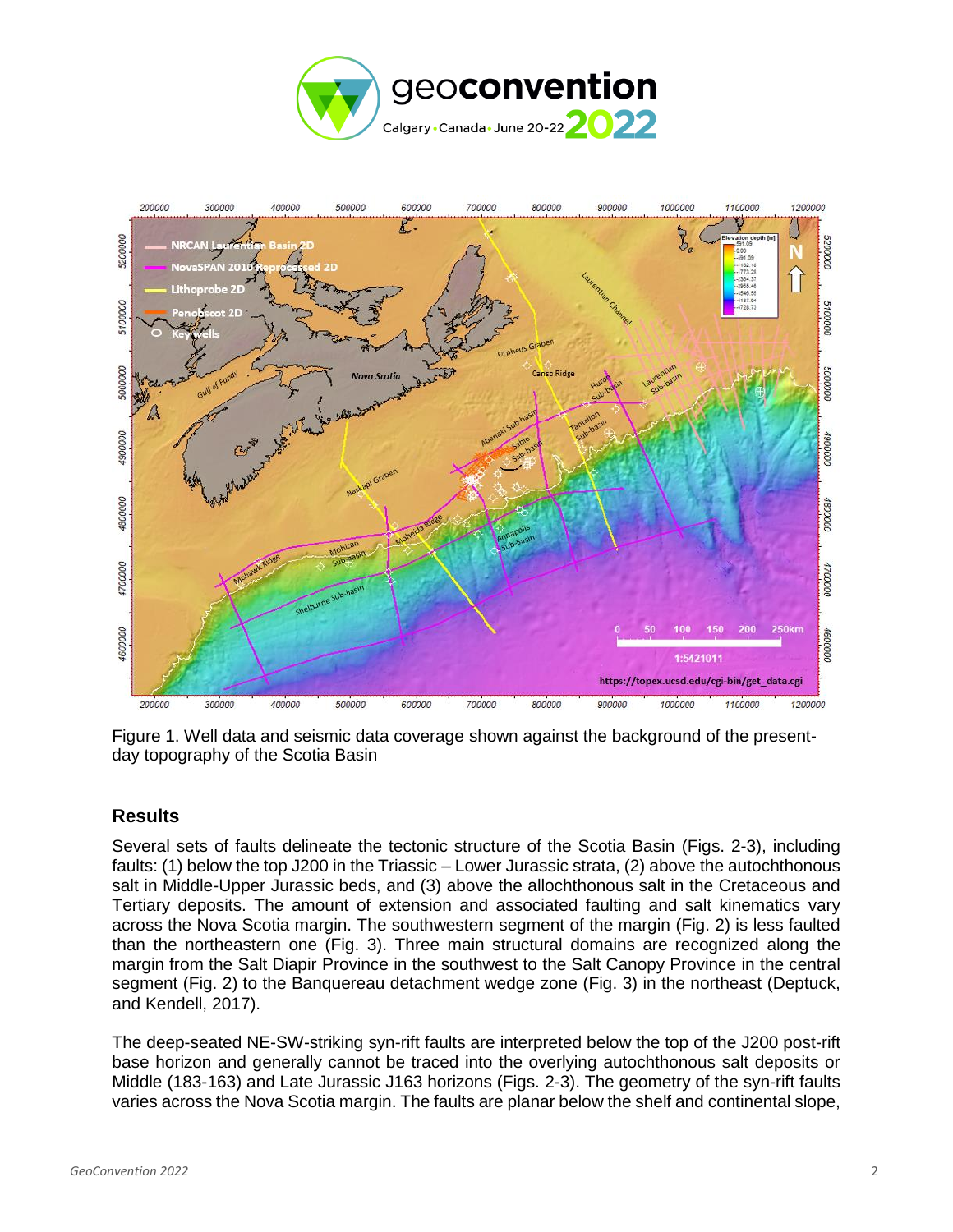

within the zone of continental crust. SE-dipping listric faults that flatten into a detachment at about 12,000 ms TWT (~15,000 m TVDSS) occur at the southeastern edges of seismic lines, to the SE of the continent-ocean boundary. The East Coast Magmatic Anomaly (ECMA) (PFA, 2011) marks the transition from planar to listric growth syn-rift faults in Triassic-Lower Jurassic beds (Fig. 2). The syn-rift faults were emplaced during the onset of continental breakup during the Triassic and Early Jurassic.



Figure 2. Interpreted Lithoprobe 881a seismic line; vertical axis in TWT, ms; the Salt Canopy Province, central segment of the Nova Scotia margin.

The Middle-Upper Jurassic and Early Cretaceous strata are affected by the NW-dipping and SEdipping listric faults. The NW-dipping faults are interpreted below the continental slope and form as a result of low-scale movements in the autochthonous salt above the syn-rift horst- and grabenstructures. The SE-dipping listric faults and roll-over anticlines develop in the Upper Jurassic strata in a distal part of the basin, above thin allochthonous salt detachment propagated to the southeast (Fig. 3). Fault geometry depends on salt kinematics and dip angle of the detachment. The faults above the allochthonous salt are associated with salt remobilisation and gravitational sediment loading in slope settings. The sediment oversupply in the northeastern part of the Scotia Basin during the Early Cretaceous (Missasuga Formation) resulted from the onset of the Avalon Uplift and erosion at the Late Jurassic-Cretaceous boundary (Grist et al., 1992).

The youngest faults are a set of small-scale conjugated normal faults associated with crestal deformation in Tertiary deposits above salt diapirs in the Salt Diapir Province of the southwestern segment of the Nova Scotia margin. Similar sets of faults are interpreted in Tertiary deposits above the salt canopies in the Salt Canopy Province and associated with remobilization of preexisting salt tongue (Fig. 3).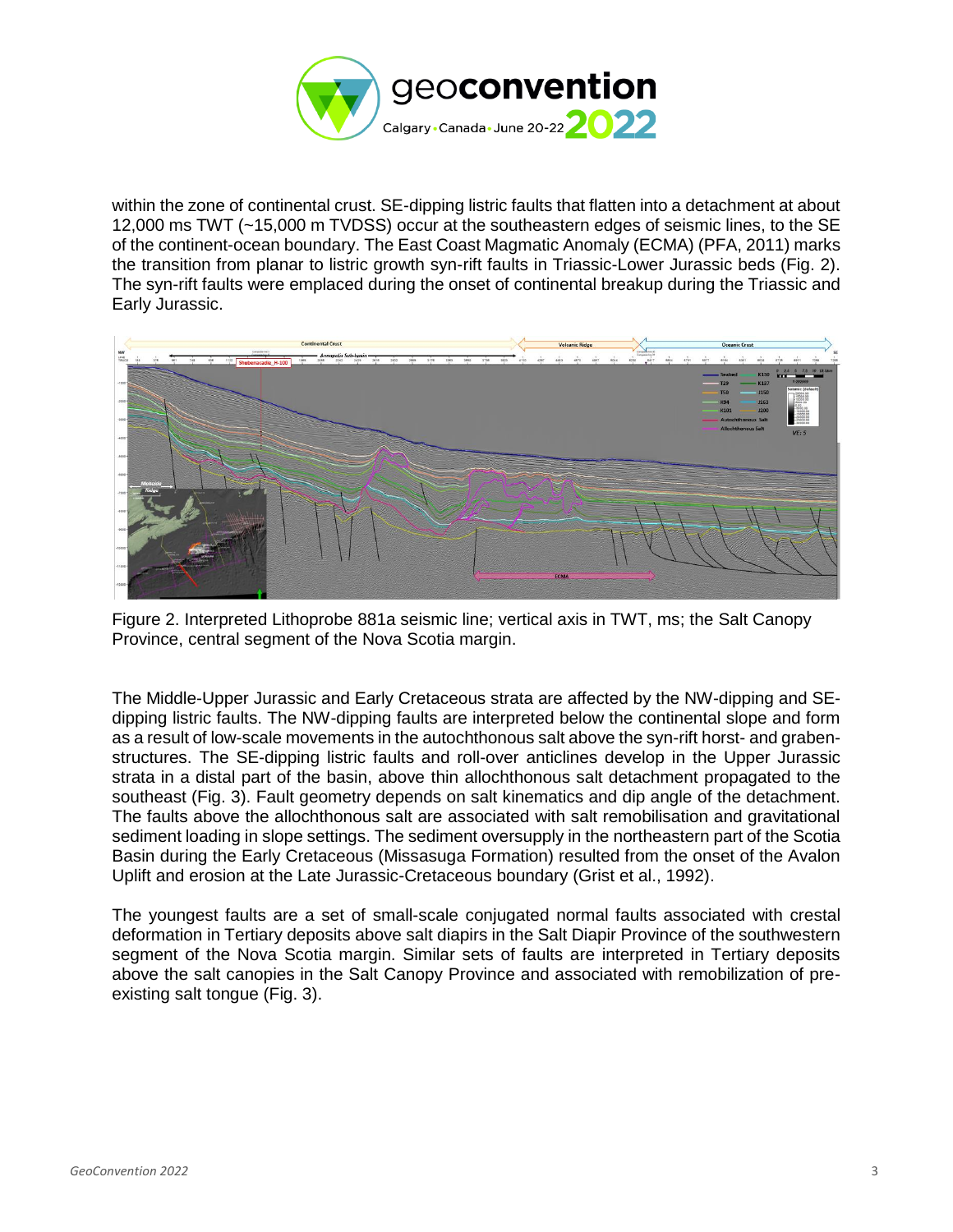



Figure 3. Interpreted Lithoprobe 891 seismic line; vertical axis in TWT, ms; the Banquereau Detachment Wedge Zone, northeastern segment of the Nova Scotia margin.

### **Conclusions**

The interim results of our study summarize the observations of structural interpretation of 2D seismic data. Several sets of the NE-SW striking faults were interpreted at three main structural levels within tectonic structure of the Scotia Basin. Fault geometry varies along the margin and it is likely controlled by presence and dip of ductile basal detachment and mechanical stratigraphy of the Mesozoic sedimentary succession. The southwestern segment of the volcanic passive margin is less faulted than the northeastern segment of the non-volcanic margin.

The emplacement of interpreted sets of faults can be correlated with main deformation phases in tectonic history of the Scotia margin. The initiation of deep-seated syn-rift normal faults corresponds to the onset of continental breakup during the Triassic and Early Jurassic. The faults in the Upper Jurassic and Cretaceous beds are associated with salt remobilization and/or gravitational sediment loading under the settings of continental slope.

#### **Acknowledgements**

Authors thank Mark Cooper and Marian J. Warren for support and help in structural interpretation; Russell Dmytriw, Duncan Keppie and Natasha Morrison and OERA (Offshore Energy Research Association) for financial and technical support of the project; Schlumberger for providing an academic license of Petrel software to University of Alberta; Petroleum Experts for Move academic non-commercial license and very helpful technical support.

#### **References**

Dehler, S.A. (2012). Initial rifting and breakup between Noca Scotia and Morocco: insight from new magnetic models. Canadian Journal of Earth Science, 49, 1385-1394.

Deptuck, M.E., and Kendell K.L., 2017. A Review of Mesozoic-Cenozoic Salt Tectonics Along the Scotian Margin, Eastern Canada. In: Soto, J.I., Flinch, J.F., Tari, G., (Eds), Permo-Triassic Salt Provinces of Europe, North Africa and the Atlantic Margins. pp. 287-312.<http://dx.doi.org/10.1016/B978-0-12-809417-4.00014-8>